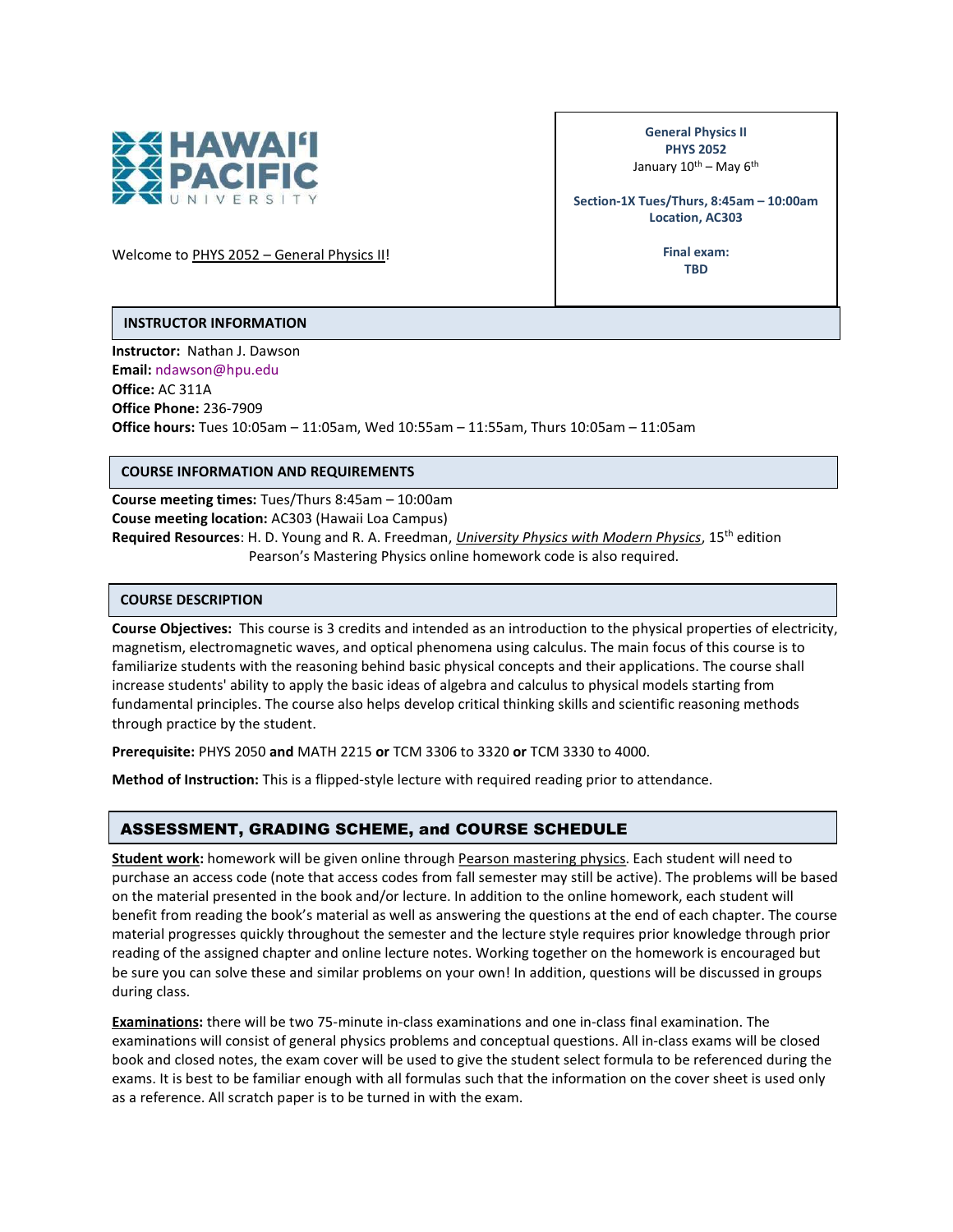| <b>Class participation</b> |      |             | 10% |
|----------------------------|------|-------------|-----|
| Homework                   |      |             | 20% |
| In-class exams (20% each)  |      |             | 40% |
| <b>Final exam</b>          |      |             | 30% |
|                            |      |             |     |
|                            | A    | $92 - 100%$ |     |
|                            | A-   | $90 - 91%$  |     |
|                            | $B+$ | $87 - 89%$  |     |
|                            | В    | $82 - 86%$  |     |
|                            | B-   | $80 - 81%$  |     |
|                            | $C+$ | $77 - 79%$  |     |
|                            | C    | $72 - 76%$  |     |
|                            | $C-$ | $70 - 71%$  |     |
|                            | D    | $60 - 69%$  |     |
|                            | F    | $0 - 59%$   |     |
|                            |      |             |     |

## Course Schedule: (Examinations are tentatively scheduled)

| <b>Item</b>                           | <b>Description</b>                            |  |
|---------------------------------------|-----------------------------------------------|--|
| Chapter 21 (week 1)                   | Electric charge and electric field            |  |
| Chapter 22 (week 2)                   | Gauss's law                                   |  |
| Chapter 23 (week 3)                   | <b>Electric potential</b>                     |  |
| Chapter 24 (week 4)                   | Capacitance and dielectrics                   |  |
| Chapter 25 (week 4)                   | Current, dielectrics, and electromotive force |  |
| Chapter 26 (week 5)                   | Direct current circuits                       |  |
| <b>Review and Examination 1</b>       | <b>Week of 02/17</b>                          |  |
| Chapter 27 (week 7)                   | Magnetic field and magnetic forces            |  |
| Chapter 28 (week 8)                   | Sources of magnetic field                     |  |
| Chapter 29 (week 9)                   | Electromagnetic induction                     |  |
| Chapter 30 (week 10)                  | Inductance                                    |  |
| Chapter 31 (week 11)                  | <b>Alternating current</b>                    |  |
| <b>Review and Examination 2</b>       | <b>Week of 04/07</b>                          |  |
| Chapter 32 (week 13)                  | <b>Electromagnetic waves</b>                  |  |
| Chapter 33 (week 13)                  | The nature and propagation of light           |  |
| Chapter 34 (week 14)                  | Geometric optics                              |  |
| Chapter 35 (week 15)                  | Interference                                  |  |
| Chapter 36 (week 15)                  | Diffraction and final review                  |  |
| <b>Final Examination (cumulative)</b> | <b>Week of 05/03</b>                          |  |

## INSTRUCTOR POLICIES AND EXPECTATIONS

### Attendance and Participation:

- Each student is expected to attend all lectures.
- Each student is expected to read ahead in the book chapter and read through the posted online notes prior to attending the lectures.
- Each student is expected to be ready for the test prior to the exam.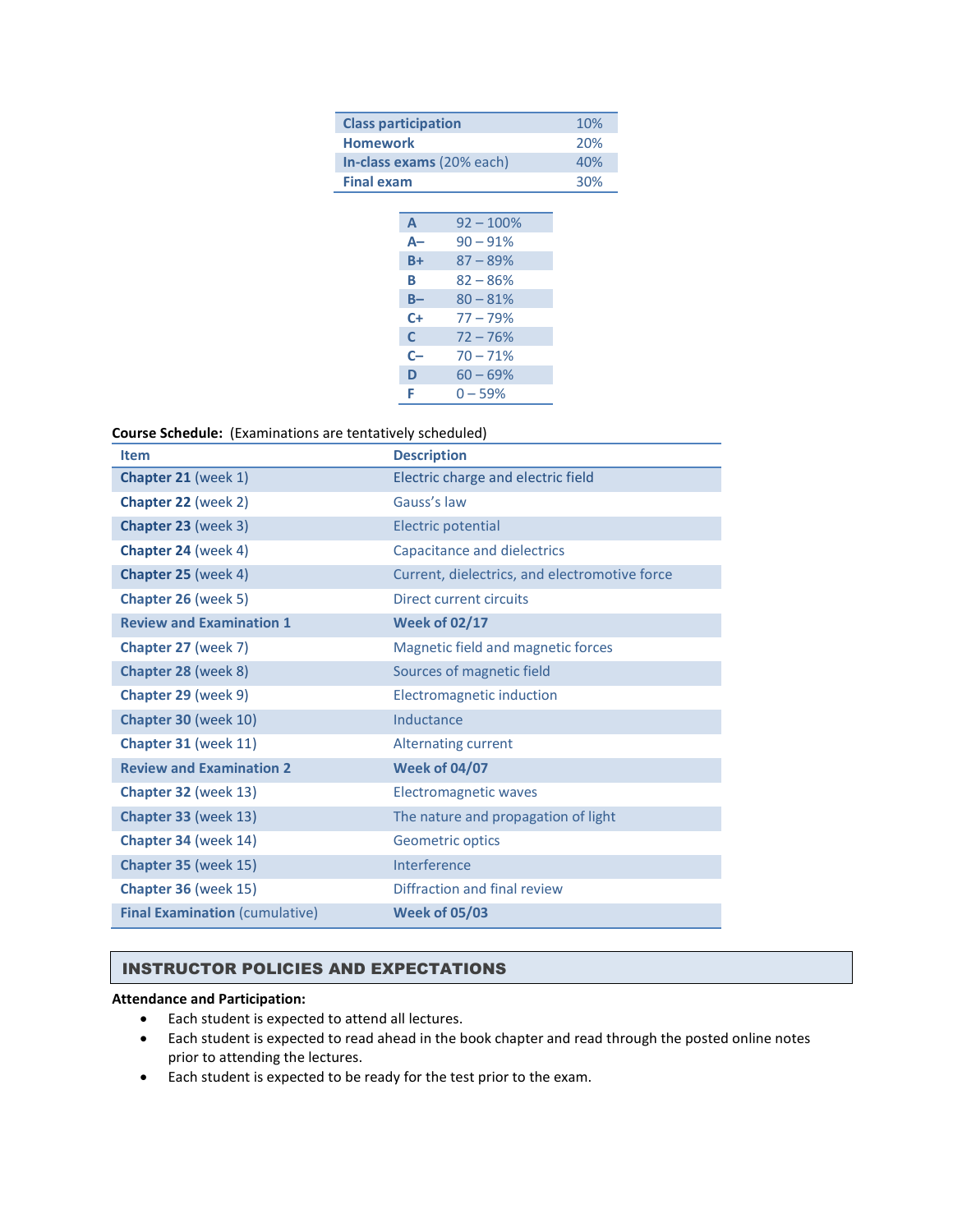Instructor availability: students are encouraged to visit any of my office hours. I will also be available in my office after each laboratory. If none of these times are available to the student, then we can schedule separate meetings. To schedule a meeting please use my HPU email ndawson@hpu.edu and not the blackboard email. I should receive the email and respond within a day; however, if you do not receive a timely response, then please send a follow-up email.

Absences and make-up exam policy: all absences, periods of time when a student is unable to complete course work due to a reason such as illness, military duty, or family emergency, must be coordinated with the instructor. Students should make every effort to notify the instructor PRIOR to the absence as well as the anticipated duration. If you cannot notify the instructor prior to the absence, please notify the instructor as soon as possible. This record of absences will be important if an incomplete grade and course extension are necessary due to extended absences. If a student has an excused absence on the day of an in-class exam, then a different exam will be given of at least the same level of difficulty as the regularly scheduled exam.

Homework policy: All homework problems must be completed prior to the deadline Hawaii Time.

Withdrawal: If you need to make any changes to your registration, including withdrawing from or adding courses, return to your HPU advisor for assistance.

For specific deadlines regarding dropping the course with a withdrawal "W" grade and with no GPA penalty, but possible loss of some or all of the tuition. Pay particular attention to the dates associated with withdrawing from the course. It could determine whether you get any tuition back in the event you need to drop the course.

Incomplete: Students who are unable to complete course requirements due to circumstances beyond their control (e.g. Military duty, illness, natural disaster …) can make a written application to me with documentation for an incomplete "I" grade and complete the course requirements after the end of the course.

Extra Credit: One extra credit problem will be available on each exam. There will be no other opportunities for extra credit.

Academic Honesty: All Students are expected to adhere to the University's policies regarding academic honesty. The policy of Hawai'i Pacific University is clear regarding academic dishonesty. Any student, who cheats on an academic exercise, lends assistance to others during an examination, or who hands in, as a completed assignment, work that is not his or her own will be penalized. The ultimate penalty is suspension from the University. The term "academic exercise" includes all forms of work submitted for points, grades, or credit. Please see the Student Handbook for the full policy at www.hpu.edu/studenthandbook.

# UNIVERSITY POLICY AND SUPPORT

HPU's Online Help: HPU Client Services at (808) 566-2411 or email: helpdesk@hpu.edu for technical assistance.

Bookstore: Books are available at the HPU Bookstore at the campus where this course is offered (Downtown or Hawaii Loa) and online (all campuses) at www.hpu.bncollege.com. Rentals and eBooks are available for many of the course materials. You can contact the HPU Bookstore at 808.544.0290 if you have any questions.

Accessibility Services (ADA Accommodations): Under the Rehabilitation Act of 1973 (Section 504), the Americans with Disabilities Act Amendments Act 2008 (ADAAA), and Title III (Public Accommodations) Hawaii Pacific University does not discriminate against individuals with disabilities. Any student who feels he/she may need an accommodation based on the impact of a disability is invited to contact Accessibility Services at HPU (808-544- 1197); at access@hpu.edu, or at the LB Bldg., Suite 602, 1060 Bishop Street). This is a necessary step in order to ensure reasonable accommodations in a course. Students are not expected to disclose their specific disability to the professor; Accessibility Services will provide a letter for an instructor explaining the accommodations and NOT the nature of the disability. If you would like to discuss other concerns, such as medical emergencies or arrangements in the event of an emergency evacuation, please make an appointment to talk with the professor as soon as possible.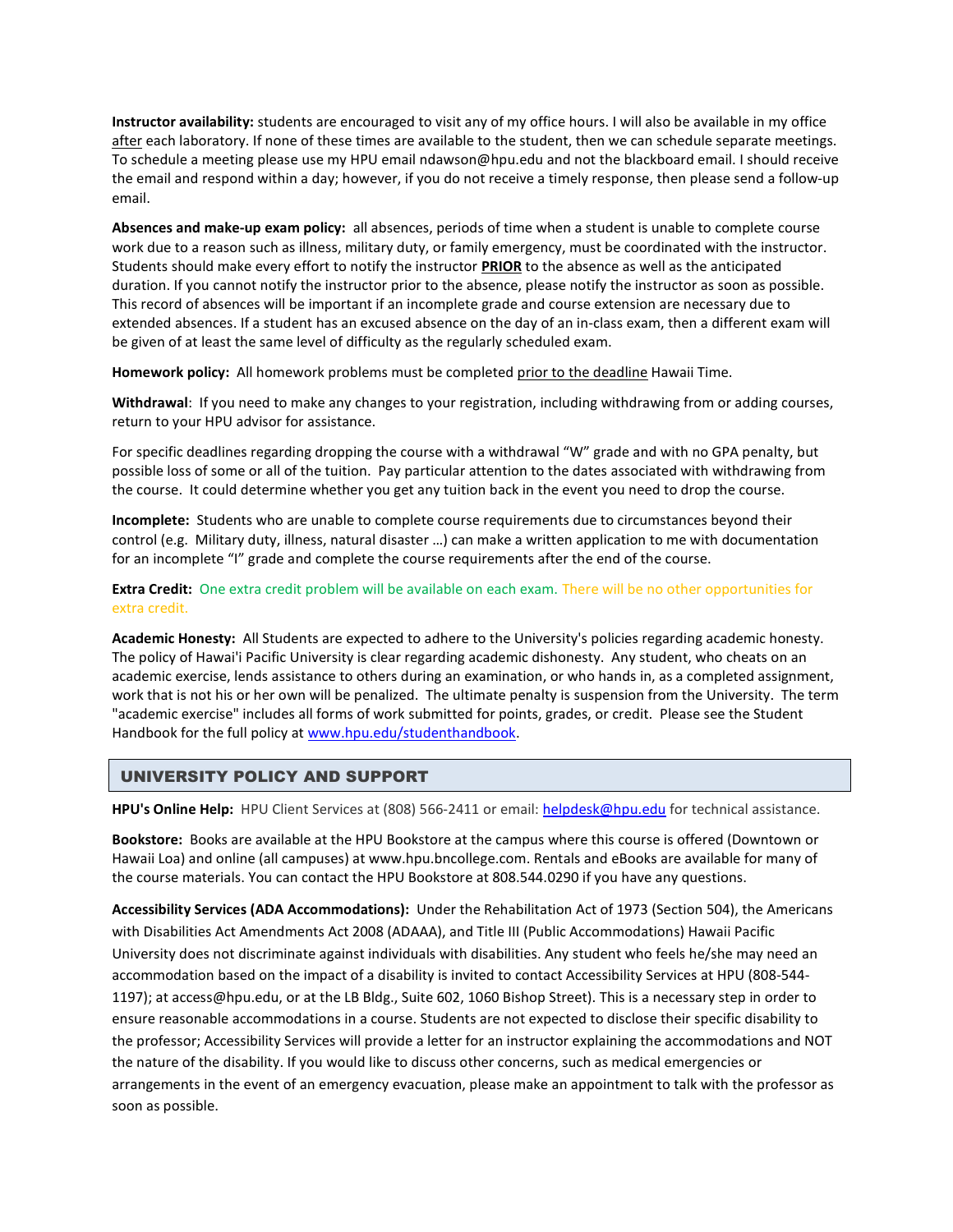Counseling & Behavioral Health Services (CBHS): CBHS provides current HPU students with free and confidential psychological counseling. Sometimes the stress of school along with personal issues can be too much to handle. CBHS provides the opportunity for students to discuss any personal problems or concerns and explore solutions. Appointments can be scheduled by phone at 808-687-7076 or in person at the Downtown campus at UB 905. Office hours are Monday–Friday, 8:00 a.m. to 5:00 p.m.

Military Veteran Center (MVC): MVC has one full time mental health provider from the Veterans Administration who offers confidential psychological counseling to military veterans. Sometimes, the transition from military to civilian life, managing school, and other personal issues can be challenging. MVC has an onsite provider at the downtown campus and appointments can be scheduled by phone at 808-763-7470. Office hours are Monday– Thursday, 8:00 a.m. to 5:00 p.m.

Title IX - Sexual Discrimination and Sexual Misconduct Policy: HPU is committed to providing an educational environment free from sexual discrimination. Students, faculty, and staff must report violations of sexual harassment, sexual assaults, stalking, domestic violence, dating violence, and retaliation to trigger corrective and preventative actions as well as victim support services. Victim support services include assistance with filing police reports, referrals to counseling and medical providers, assignment of a victim advocate, and assistance with academic accommodations. Faculty and students who become aware of such violations should contact the Title IX Coordinator (808-687-7014) or file an anonymous report using the Compliance Hotline (877-270-5054 or www.tnwinc.com/hpu). More details can be found at www.hpu.edu/studenthandbook.

Security & Safety: Help keep our campus safe and secure. For emergency situations, call 911; for nonemergencies, contact HPU security (808-544-1400). Timely reports of observations to security and the police can go a long way in preventing future crimes. Also, HPU security provides transportation or a walking escort at the Hawaii Loa campus, and a walking escort on the Downtown campus for anyone walking alone on foot to any university parking lot, facility or city bus stop. Call 808-236-3515 (Hawaii Loa) and 808-544-1400 (Downtown)—a security officer will be sent to your location. At military base locations, call Base Security at 808-474-2222. To receive critical information via text messaging, update your mobile number with Rave Alert (http://phone.hpu.edu), HPU's emergency text program. Go to https://www.hpu.edu/security/index.html for more about campus security and emergency preparedness.

Vaccination Policy and COVID-19: All instructors teaching in person, and students participating in labs and boat activities must be vaccinated for COVID-19. Approved medical or religious exemptions must be on file with HR. Freshmen that are in the process of becoming vaccinated must present negative COVID test taken within 48 hours of lab start time. Testing locations are HLC AC front lanai, and Downtown at ATM.

Daily Health Screening Protocols: Students, faculty and staff must pass daily screenings in order to earn the "Green Check" that must be shown upon entry to labs, classrooms, or the shuttle van to the boat. Screens include 1) Daily Health Questionnaire (HPU App or website), 2) Daily temperature check (upon arrival to campus), and 3) your vaccine or COVID test status must be uploaded by an authorized representative.

Masks and Face Shields: Masks must be worn indoors at all times. The masks must fit snugly over the nose and cover the nose and mouth at all times. Masks with front vent are allowed as long as the filter is in place. Face shields are available in the CNCS offices for anyone who wishes to have an extra layer of protection. Eating and drinking in the classroom is prohibited. Students who remove masks during class may be asked to leave the classroom and forfeit any attendance or participation points for the day.